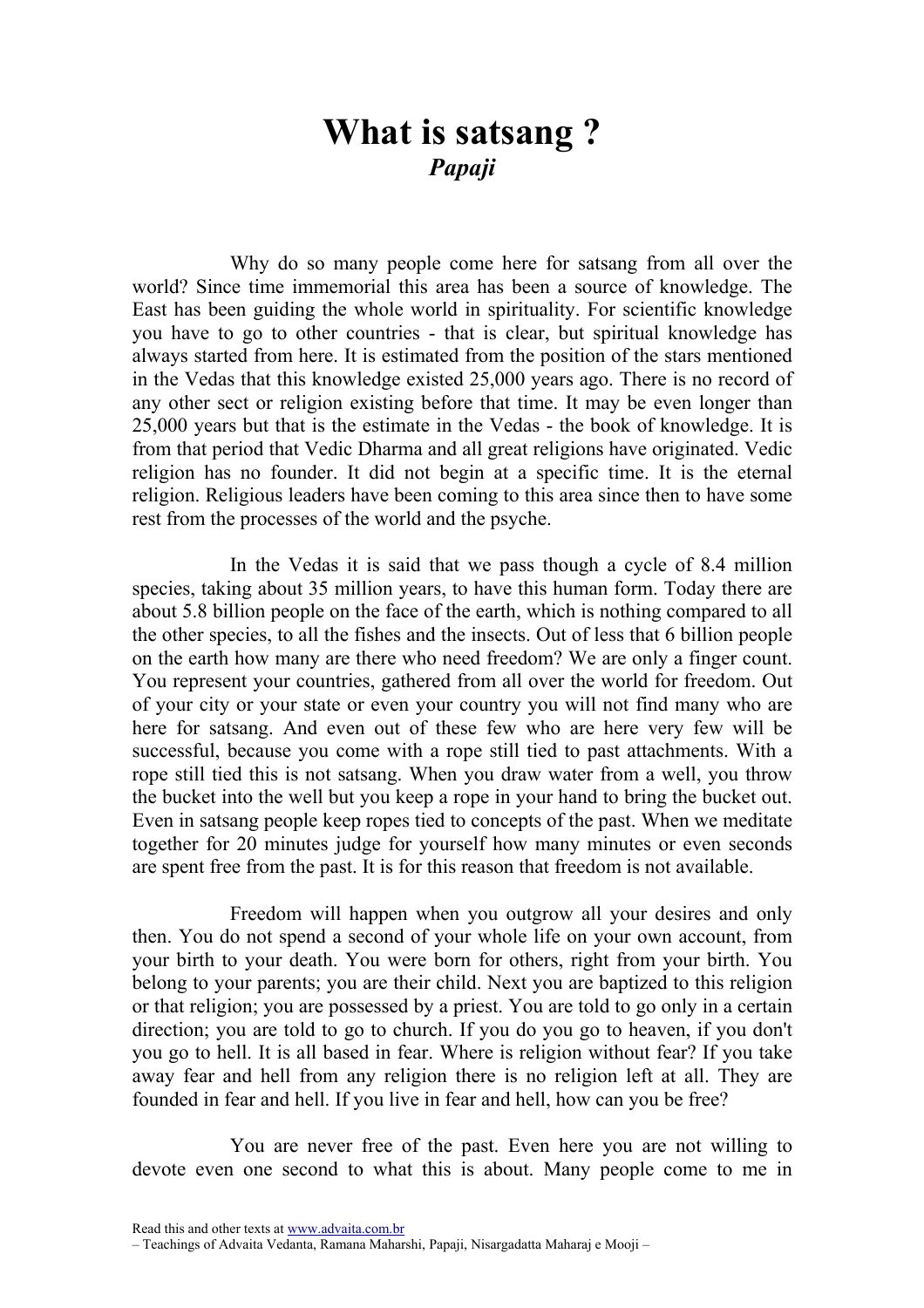trouble. They say that they do not understand. They come from different backgrounds where they have been told to do this and that. Religions teach you to do this and that. Teachers preach to you to do this and that, but I do not call this a teacher; I call this a butcher. Anyone who tells you to do this or that is a butcher. He is destroying your life.

This is the time for you to be free. You have come here to remove your burden, but what is that burden? It is just the past. You have been carrying this past of 35 million years on your shoulders.

Freedom is Here and Now! It is to be found in the very second of your life span which you spend devoted to your own nature. You have not been told this before. Freedom is not the outcome of any exercise or of any sadhana that you have to perform. If it was it would be contained within that sadhana. How could that which is free be bound within your mind, within your sadhana?

I do not impose any such burdens on you. I only offer you this advice: When you come to satsang devote one second to find out who you are. You will have to steal this one second at some point from one birth or another. You have already spent 35 million years moving from species to species, and now you have arrived in the blessed temple. This is the temple of God.

Why not spend this one second in inquiry and see what happens? What is this one second that I speak about? It is satsang. What is satsang? Satsang is association with the Truth. And where is the truth to be found? To be truth it must be Eternal, it must be Omnipresent, it must be Omniscient. This is the very nature of truth. So where is the Truth to be found?

Let me offer you this hint. Wherever there is name and form; that is not the truth. Whatever has name and form begins and ends. And whatever begins and ends is not eternal, is not real, is not atman. You will have to search for the atman. To remain with the atman is satsang, to be in continuous association with the Atman as the atman itself. This will be accomplished by not doing anything; neither by thinking, nor by making any kind of effort at all, nor by postponing.

When I was a young man my friends used to say, "I will do this after my retirement." They used to tell me, "Poonjaji, you are still young. This is the time to earn money and save up for your rainy days. If you are spending all your money now like this, going to pilgrim places, going from saint to saint - if you don't even open a bank account, who will look after you in the evening of your life when you have retired?" But all those people who used to give me this advice are no longer alive!

Association with the saints has paid me very well and I am very happy. I want to share with you what I have received. You are all here. I

<sup>–</sup> Teachings of Advaita Vedanta, Ramana Maharshi, Papaji, Nisargadatta Maharaj e Mooji –